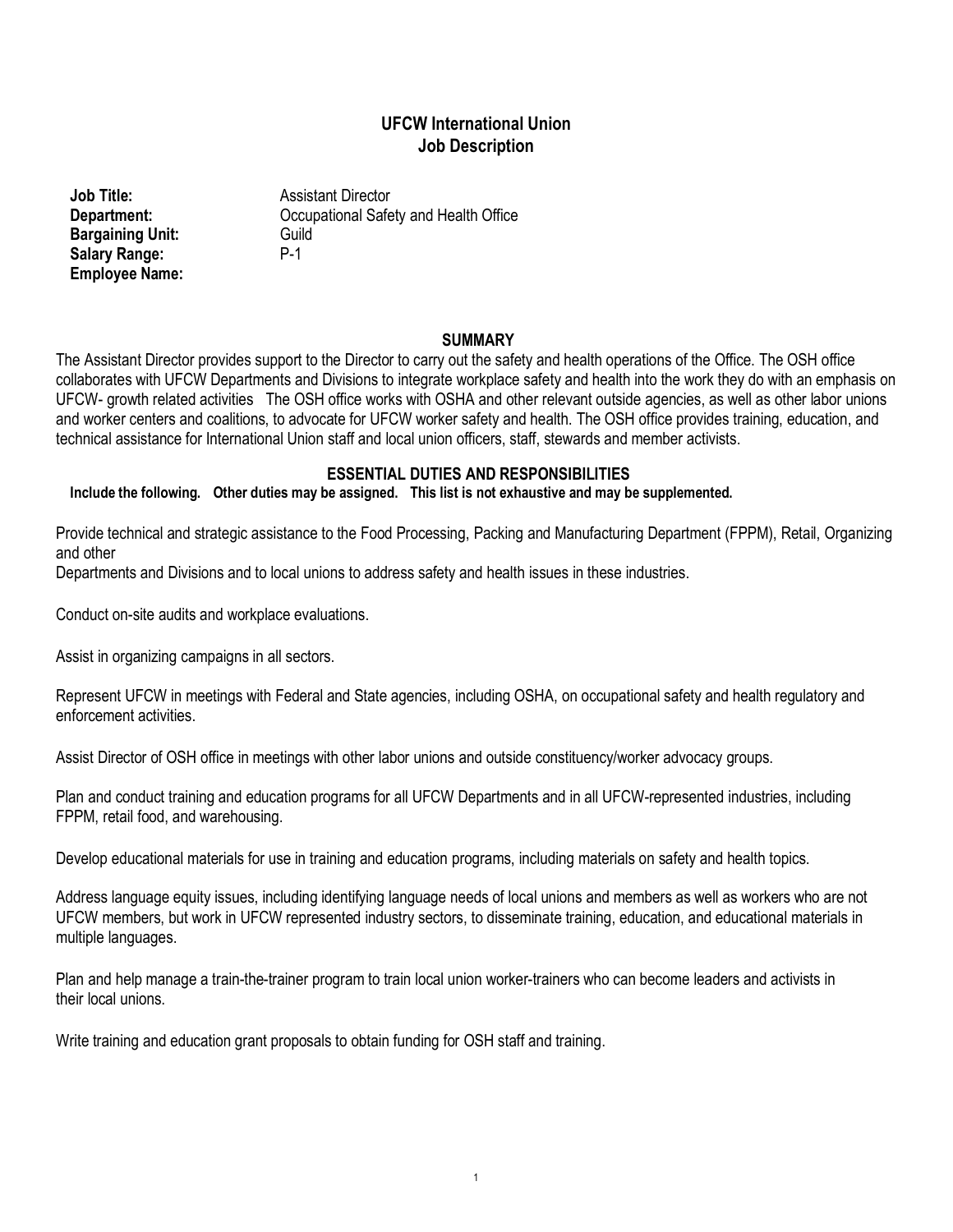# **QUALIFICATIONS**

**To perform this job successfully, an individual must be able to perform each essential duty satisfactorily. The requirements listed below are representative of the knowledge, skill and/or ability required. Reasonable accommodations may be made to enable qualified individuals with disabilities to perform the essential functions.**

## **Education and/or Experience**

Bachelor's or higher degree in related field, and minimum five years safety and health education training experience required.

Knowledge of and at least five years' experience with working with labor unions and other constituency / worker advocacy groups.

Knowledge of federal and state regulations and policy related to occupational safety and health.

Experience working with relevant government agencies such as OSHA, NIOSH, EPA and the U.S. Chemical Safety Board.

#### **Computer/Software Skills**

A knowledge of computer concepts and computer functionality, and at least two years' work experience utilizing word processing software.

#### **Communication, Analytical and Leadership Skills**

Excellent oral and written communication skills required.

Ability to effectively present information to UFCW International and local union officers, staff, and members.

Demonstrated strong technical, policy, analytical and strategic abilities, and skills.

#### **Other Knowledge/Skills/Abilities Required**

Must have the ability to work independently, as well as develop relationships and make independent judgments, when working with both local unions and outside constituency groups.

Experience in curriculum and materials development.

Experience in developing and delivering new methods of training including remote/web-based training.

#### **Other Desired Skills**

Fluency in Spanish is desirable, but not required.

#### **Personal Characteristics**

Commitment to, knowledge of and interest in the labor movement.

#### **Job Demands**

Must be able to handle multiple priorities and work projects for completion in a timely manner.

Work requires frequent travel and /or frequent irregular or unpredictable hours.

#### **Working Conditions**

The work is performed in a normal office environment where the noise level is usually moderate as well as in industrial environments where noise level is above the safe level, and can involve a lot of walking in wet, slippery conditions.